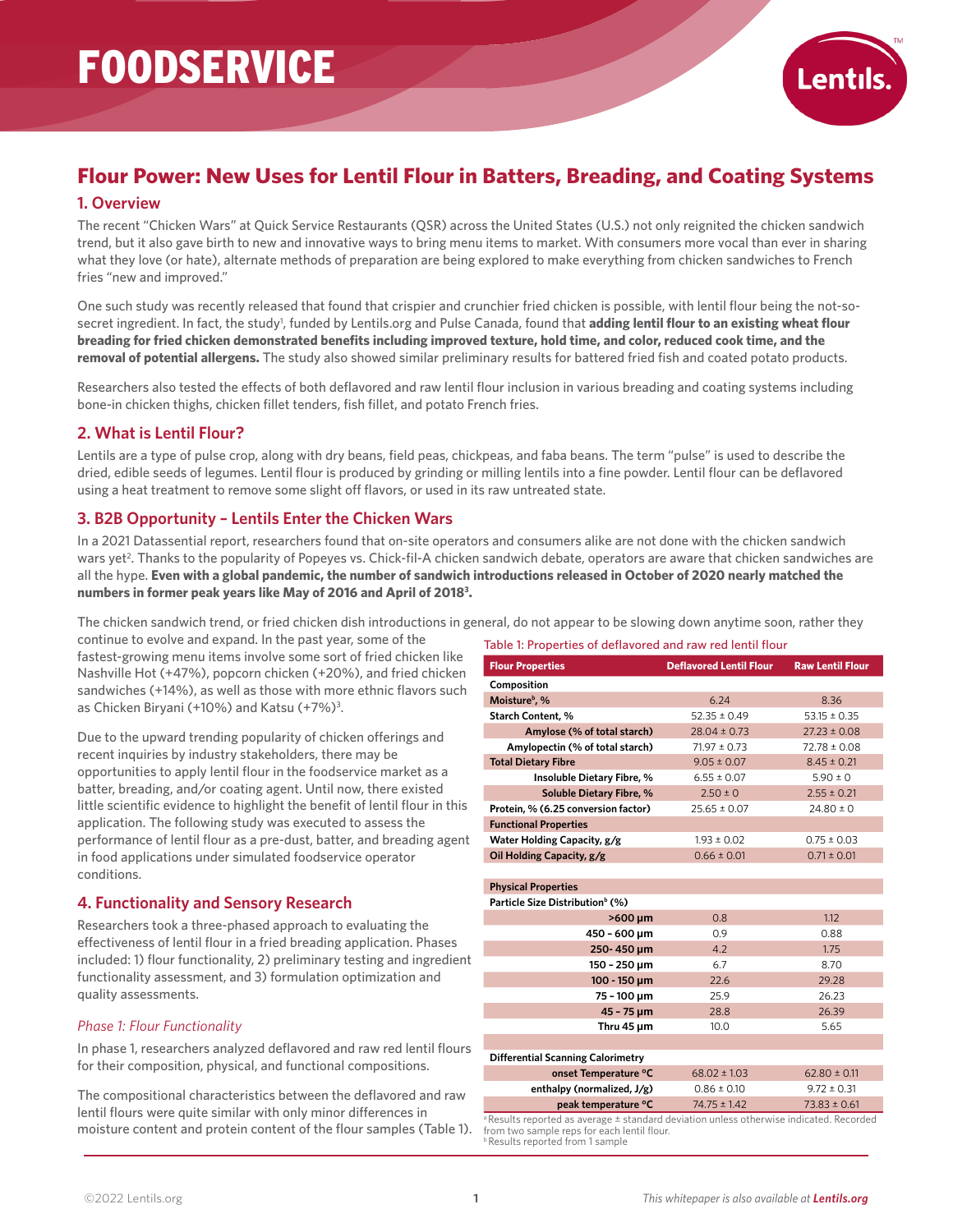# LENTIL FLOUR IN BATTERS, BREADING & COATING SYSTEMS

With respect to functional properties of the flours, the application of heat treatments in the production of deflavored lentil flour may result in partial gelatinization of starch granules, as indicated by differential scanning calorimetry. Gelatinized starch granules maintain the ability to swell and imbibe water at room temperature, which could contribute to the higher water absorption capacity of deflavored lentil flour. Additionally, partial denaturation and unfolding of proteins during processing may result in the exposure of hydrophilic regions and further improve the water absorption capacity relative to the raw flour. Similarly, exposure of hidden hydrophobic regions during protein denaturation may influence oil retention properties and account for the differences between deflavored and raw flour.

### *Phase 2: Preliminary Testing and Ingredient Functionality Assessment*

#### Boneless Chicken Tenders

### *Breading Composition, Pick-Up, and Cook Yield*

The moisture and fat contents of cooked chicken tenders containing lentil flour were slightly higher than the control, with raw lentil flour systems retaining more moisture, and deflavored lentil flour retaining more fat than the alternative treatments (Table 2). The pre-dust pick-up for control samples (4%) was comparable to that of tenders formulated with raw (~4%) and deflavored (3-4%) lentil flour (Table 3). Percentage of breading pick-up systems

Table 2: Moisture and Fat composition of fully cooked whole fried chicken tenders coated with a control breading system, deflavored (DF) and raw (R) red lentil flour.

| <b>Coating Type</b> |                |             |             |             |            |            |            |
|---------------------|----------------|-------------|-------------|-------------|------------|------------|------------|
|                     | <b>Control</b> | <b>DF20</b> | <b>DF30</b> | <b>DF40</b> | <b>R20</b> | <b>R30</b> | <b>R40</b> |
| Moisture (%)        | 49.53          | 46.08       | 48.98       | 53.07       | 54.71      | 56.44      | 54.42      |
| Fat $(\%)$          | 5.00           | 11.85       | 10,10       | 9.35        | 6.95       | 6.10       | 6.95       |

containing lentil flour were slightly higher than control (11%), where no distinct differences were noted between deflavored or raw lentil flours which ranged from 13-14%. There were no distinct differences in the cooking yield of chicken tenders during par fry cook (all ranging from 84-89%), however for final fry, systems containing raw lentil flour displayed higher cook yields (76-79%) than control (69%) and deflavored (68-74%) lentil flour samples. The maximum final frying yield was demonstrated by the raw red lentil flour at 30% inclusion in the chicken tender breading coating.

#### *Breading Pick-Up, Par-fry Yield, and Final Frying Yield*

Table 3: Average breading pick-up of chicken coated with a control breading system, deflavored (DF) and raw (R) red lentil flour.

| <b>Sample</b> | <b>Pre-Dust Pick-up</b><br>$(\%)$ | <b>SD</b> | <b>Breading Pick-up</b><br>$(\%)$ | <b>SD</b> |
|---------------|-----------------------------------|-----------|-----------------------------------|-----------|
| Control       | 3.87                              | ± 0.46    | 11.22                             | ± 0.06    |
| <b>DF20</b>   | 3.75                              | ± 0.58    | 14.09                             | ± 2.07    |
| <b>DF30</b>   | 3.81                              | ± 0.77    | 12.91                             | ± 1.17    |
| <b>DF40</b>   | 2.99                              | ± 1.81    | 13.32                             | ± 1.82    |
| <b>R20</b>    | 4.12                              | ± 0.49    | 12.94                             | ± 0.51    |
| <b>R30</b>    | 4.05                              | ± 0.22    | 12.52                             | ± 0.75    |
| <b>R40</b>    | 4.19                              | ± 0.38    | 13.62                             | ± 1.61    |

#### *Sensory Evaluation*

The overall sensory scores of chicken tenders were comparable to control, with no evident negative affects associated with the incorporation of red lentil flour into the breading mix. The addition of both raw and deflavored lentil flour significantly improved the overall coating color acceptability of the chicken tenders, providing a desirable reddish, golden-brown exterior (Tables 4 & 5). Textural improvements were also associated with the addition of lentil flour to the systems, where both raw and deflavored lentil flour samples improved the coating firmness and crispiness, with additional improvements to coating crunchiness in deflavored lentil flour samples, with the highest crispiness and crunchiness scores attained at an inclusion rate of 20%. Despite the slightly higher moisture and fat contents reported for systems containing red lentil flour (previous section), no detectible differences in the sensory scores for moistness and greasiness were detected. The addition of both raw and deflavored lentil flour did contribute to the intensity of undesirable off-flavors, where sensory scores were comparable to that of control systems. Overall, the addition of red lentil flour resulted in improved overall texture most evident in deflavored samples, improved color, and similar overall chicken tender quality to that of the control.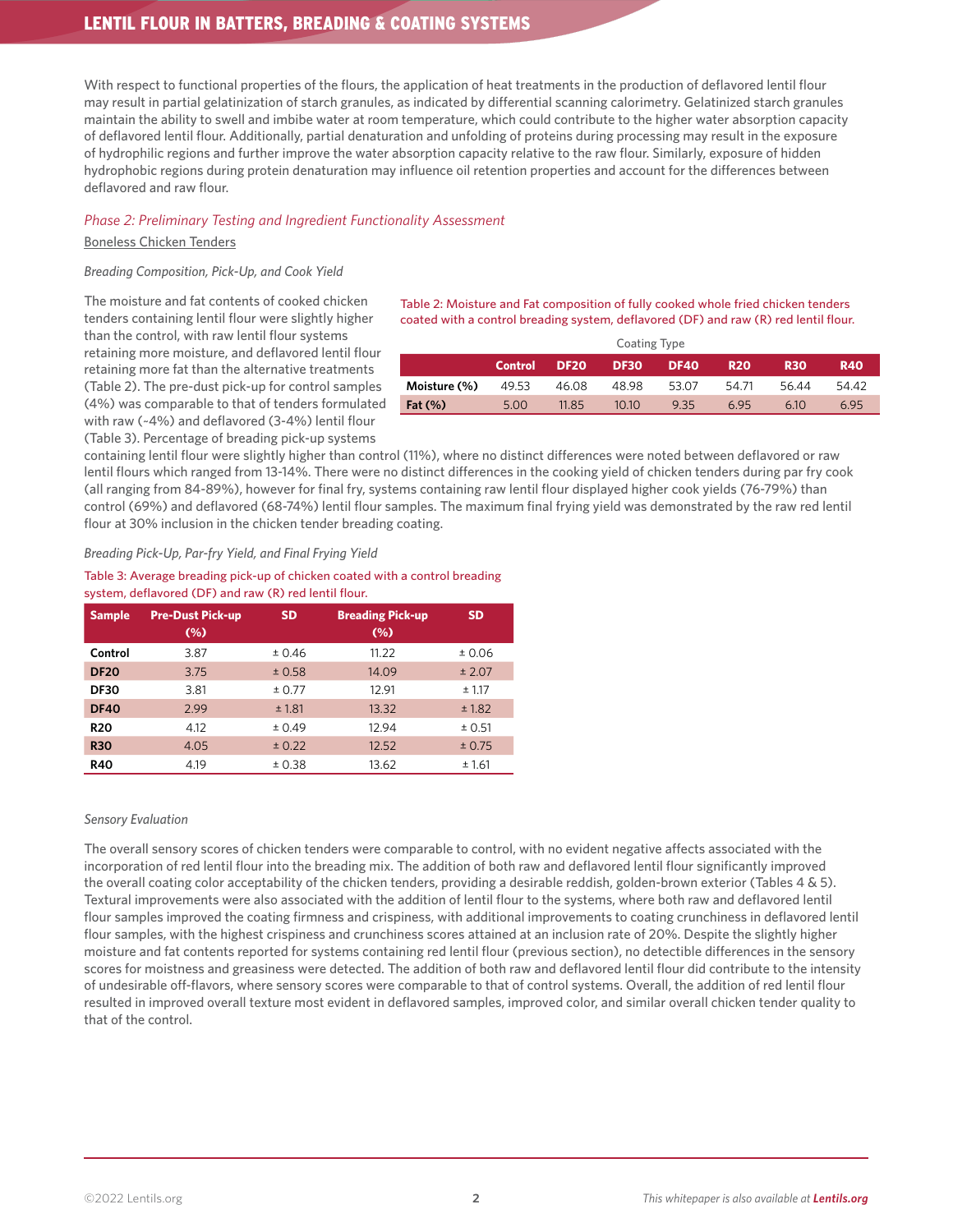# LENTIL FLOUR IN BATTERS, BREADING & COATING SYSTEMS

|  |  | Table 4: Sensory evaluation of fried chicken tenders coated with raw (R) red lentil flour and a control coating system. |
|--|--|-------------------------------------------------------------------------------------------------------------------------|
|--|--|-------------------------------------------------------------------------------------------------------------------------|

| <b>Sensory Characteristic</b> | <b>Control</b> | <b>SD</b> | <b>R20</b> | <b>SD</b> | <b>R30</b> | <b>SD</b> | <b>R40</b> | <b>SD</b> |
|-------------------------------|----------------|-----------|------------|-----------|------------|-----------|------------|-----------|
| <b>Coating Coverage</b>       | 8.3            | ± 1.1     | 8.7        | ± 0.5     | 8.7        | ± 0.5     | 8.8        | ± 0.4     |
| <b>Coating Firmness</b>       | 6.2            | ± 2.2     | 6.3        | ±1.6      | 6.8        | ±1.3      | 6.5        | ± 1.4     |
| <b>Overall Coating Color</b>  | 4.5            | ±1.5      | 6.2        | ±1.3      | 6.5        | ±1.0      | 6.5        | ±1.0      |
| <b>Coating Crispiness</b>     | 4.0            | ±1.6      | 4.5        | ±1.6      | 5.0        | ± 1.7     | 4.0        | ±1.8      |
| <b>Coating Crunchiness</b>    | 4.2            | ± 2.0     | 5.2        | ± 0.8     | 4.5        | ±1.6      | 3.7        | ±1.8      |
| <b>Off Flavor Intensity</b>   | 2.3            | ±1.9      | 2.5        | ± 2.0     | 2.0        | ±1.5      | 2.2        | ±1.9      |
| <b>Moistness</b>              | 5.0            | ± 2.4     | 5.2        | ±1.5      | 4.5        | ± 1.2     | 4.3        | ± 2.1     |
| <b>Greasiness</b>             | 4.3            | ±1.8      | 3.2        | ± 1.2     | 3.7        | ±1.5      | 3.2        | ± 1.2     |
| <b>Overall Texture</b>        | 5.3            | ± 1.2     | 5.5        | ± 1.4     | 5.5        | ±1.0      | 5.3        | ± 0.8     |
| <b>Overall Quality</b>        | 5.7            | ±1.6      | 5.7        | ±1.5      | 5.7        | ±1.0      | 6.0        | ±1.3      |

Table 5: Sensory evaluation of fried chicken tenders coated with deflavored (DF) red lentil flour and a control coating system.

| <b>Sensory Characteristic</b> | <b>Control</b> | <b>SD</b> | <b>DF20</b> | <b>SD</b> | <b>DF30</b> | <b>SD</b> | <b>DF40</b> | <b>SD</b> |
|-------------------------------|----------------|-----------|-------------|-----------|-------------|-----------|-------------|-----------|
| <b>Coating Coverage</b>       | 8.7            | ±0.8      | 8.3         | ±1.6      | 8.3         | ± 0.8     | 8.3         | ±1.0      |
| <b>Coating Firmness</b>       | 6.0            | ±1.5      | 7.5         | ± 0.8     | 6.8         | ±1.5      | 7.2         | ± 1.2     |
| <b>Overall Coating Color</b>  | 3.8            | ± 0.4     | 6.8         | ±1.6      | 7.0         | ± 0.9     | 7.2         | ± 0.8     |
| <b>Coating Crispiness</b>     | 3.5            | ± 0.8     | 7.2         | ± 0.4     | 6.2         | ± 0.8     | 6.0         | ± 0.6     |
| <b>Coating Crunchiness</b>    | 3.3            | ±1.0      | 6.7         | ± 0.8     | 5.7         | ±1.0      | 5.8         | ±1.6      |
| <b>Off Flavor Intensity</b>   | 1.5            | ± 0.8     | 2.0         | ±1.1      | 2.0         | ±1.3      | 1.8         | ± 0.8     |
| <b>Moistness</b>              | 4.7            | ±1.6      | 5.3         | ±1.9      | 4.3         | ± 1.0     | 4.7         | ±1.0      |
| <b>Greasiness</b>             | 4.0            | ± 1.4     | 3.7         | ± 1.4     | 3.8         | ±1.5      | 4.7         | ±1.6      |
| <b>Overall Texture</b>        | 5.2            | ±1.0      | 6.8         | ±1.0      | 6.3         | ± 0.5     | 7.2         | ± 0.4     |
| <b>Overall Quality</b>        | 6.0            | ±0.6      | 7.0         | ±0.9      | 6.5         | ± 0.5     | 7.5         | ± 0.6     |

#### *Instrumental Color*

Color of lentil flour inclusions in chicken tenders was characterized with more red (a\*) and more yellow (b\*) intensity compared to the control sample, where the raw lentil flour samples yielded a brighter (L\*) product (Table 6).

Commercial breading systems generally follow a dry, wet, dry procedure where the wet step involves a water, milk, or egg wash. Interestingly, the color development of lentil flour inclusions in breading and coating systems using a water wash was similar to the level of color development achieved in the control sample when a milk wash was included in the product formulation (Figure 1). This presents as an opportunity to replace dairy based ingredients in these systems without compromising the chicken tender color, where inclusion of lentil flour may allow for dairy-free and potentially allergen-free formulations of these products. The color matching was more pronounced in the use of deflavored lentil flour as compared to raw lentil flour (Figure 2) which did not achieve a similar level of color development in the chicken tender until a minimum 40% inclusion of raw lentil flour in the coating system.

Table 6: Instrumental color of fried chicken tender coated with a control breading system, deflavored (DF) and raw (R) lentil flour.

| <b>Sample</b> | Ľ*   | a*   | $h^{\star}$ | <b>Delta E</b> |
|---------------|------|------|-------------|----------------|
| Control       | 58.4 | 15.2 | 30.4        |                |
| <b>DF20</b>   | 54.3 | 19.3 | 36.8        | 8.7            |
| <b>DF30</b>   | 59.4 | 18.4 | 36.1        | 67             |
| <b>DF40</b>   | 57.5 | 19.6 | 36.5        | 7.6            |
| <b>R20</b>    | 63.9 | 15.8 | 34.6        | 71             |
| <b>R30</b>    | 62.5 | 18.0 | 36.0        | 7.6            |
| R40           | 64.2 | 17.4 | 35.6        | 8.2            |

L<sup>\*=</sup> color brightness



Figure 1: Control and deflavored red lentil flour coated chicken tenders. L-R control (water wash), control (milk wash), 20% deflavored lentil flour, 30% deflavored lentil flour, 40% deflavored lentil flour.



Figure 2: Control and raw red lentil flour coated chicken tenders. L-R control (water wash), control (milk wash), 20% raw lentil flour, 30% raw lentil flour, 40% raw lentil flour.

 $a^*$  = red color intensity

 $b^*$  = yellow color intensity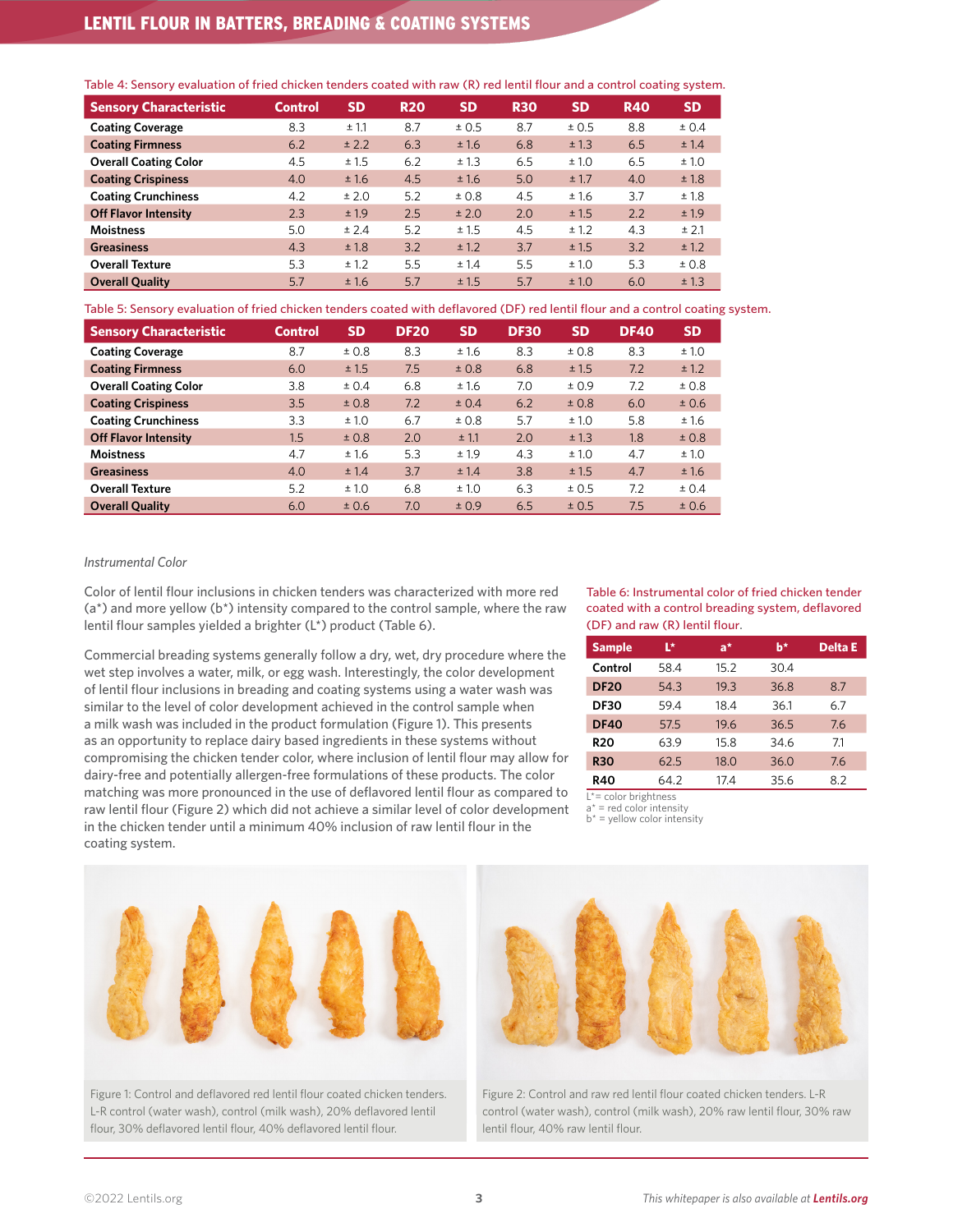#### *Instrumental Texture Analysis*

Fried chicken tenders with lentil flour breading systems were held under a heat lamp for 60 minutes under 50°C. The initial puncture force of the chicken tenders was higher with lentil flour ingredients (1770-2460 g) versus that of the control chicken tenders (1400 g). Throughout the 60 minute heat lamp hold time, the control chicken tender generally retained its texture (~1500 g) where chicken tenders formulated with lentil flours demonstrated an increase in puncture force over the holding period (Table 7). This increase in texture may be due to starch retrogradation of lentil flours to create a gel-like structure within the coating system, causing the development of a harder crusted coating.

When the chicken tenders were held within a clamshell style take out container, the texture of the control sample had an initial firm, strong network and higher initial puncture force than most of the tender coatings formulated with lentil flour (Table 8). Within the 1 hour holding period, the control chicken tenders demonstrated a loss of texture at approximately 30 min of holding, with a subsequent increase in puncture force as the sample further cooled for the remainder of storage. Interestingly, the lentil flour coating systems did not demonstrate this dip in texture suggesting that the lentil flour inclusion helped to retain texture at the 30 minute mid-point of the holding time.

Table 7: Change in texture (puncture force, g) of fully cooked chicken tenders coated with a control breading system, deflavored (DF) and raw (R) lentil flour held under a heat lamp at 50°C.

|             |         |             |             | Peak Force (g) |            |            |            |
|-------------|---------|-------------|-------------|----------------|------------|------------|------------|
| <b>Time</b> | Control | <b>DF20</b> | <b>DF30</b> | <b>DF40</b>    | <b>R20</b> | <b>R30</b> | <b>R40</b> |
| 0           | 1403.3  | 2463.8      | 1677.5      | 1766.5         | 1748.5     | 1813.8     | 1838.3     |
| 15          | 1409.3  | 30723       | 3511        | 3099.5         | 1354       | 2286.5     | 2633.3     |
| 30          | 1555.8  | 3534        | 2610.5      | 1734.3         | 1656.8     | 2721       | 1945       |
| 45          | 2102    | 3292.5      | 2303        | 1982.8         | 2061.8     | 2647.5     | 2263.3     |
| 60          | 1563.5  | 2787        | 3169.3      | 2527           | 2152.5     | 3238.5     | 3243.5     |

Table 8: Change in texture (puncture force, g) of fully cooked fried chicken tenders coated with a control breading system, deflavored (DF) and raw (R) lentil flour held in a clam shell take out container.

|             | Peak Force (g) |             |             |             |            |            |            |
|-------------|----------------|-------------|-------------|-------------|------------|------------|------------|
| <b>Time</b> | Control        | <b>DF20</b> | <b>DF30</b> | <b>DF40</b> | <b>R20</b> | <b>R30</b> | <b>R40</b> |
| Ο           | 2368           | 2086.5      | 1845.8      | 2582.3      | 1987.5     | 1482.5     | 1917.3     |
| 15          | 2321.8         | 2310        | 2224.5      | 2679.8      | 2153       | 1826.8     | 1898.5     |
| 30          | 1218.5         | 3386.5      | 2722        | 2652        | 2409       | 2250.5     | 2451.5     |
| 45          | 1989.3         | 3567        | 2242        | 3530.3      | 2463.8     | 2951.0     | 2735.5     |
| 60          | 3143           | 3326.8      | 3824.5      | 3177        | 2644       | 2593.3     | 2193.3     |

#### Bone-in Fried Chicken Thighs

Preliminary testing and ingredient functionality assessment of bone-in fried chicken thighs resulted in similar trends to that observed in chicken tenders, however results were more variable given the non-uniformity of samples. Overall, no significant differences relative to the control were noted in the moisture content, fat content, batter pick-up, and cook yield for chicken thighs formulated with red lentil flour. This is with the exception of a slightly higher final fat content in raw red lentil chicken thigh systems. Improvements in the sensory scores for coating firmness and crispiness were only observed for chicken thighs incorporating deflavored lentil flour, where minor decreases were noted when raw flour was used. The sensory panel only detected improvements in coating color scores for raw red lentil flour systems, however instrumental color analysis revealed increases in both redness (a\*) and yellowness (b\*) for all chicken thighs with lentil flour inclusions when compared to the control. The uneven sample surface of the chicken thigh made it difficult to analyze the texture of the samples, however an increase in the initial puncture force was observed for four out of the six red lentil flour treatments relative to the control.



Figure 3: Control breaded thigh



Figure 4: 20% raw lentil flour breaded thigh



Figure 7: 20% deflavored lentil flour breaded thigh



Figure 5: 30% raw lentil flour eaded thigh



Figure 8: 30% deflavored lentil flour breaded thigh



Figure 6: 40% raw lentil flour readed thigh



Figure 9: 40% deflavored lentil flour breaded thigh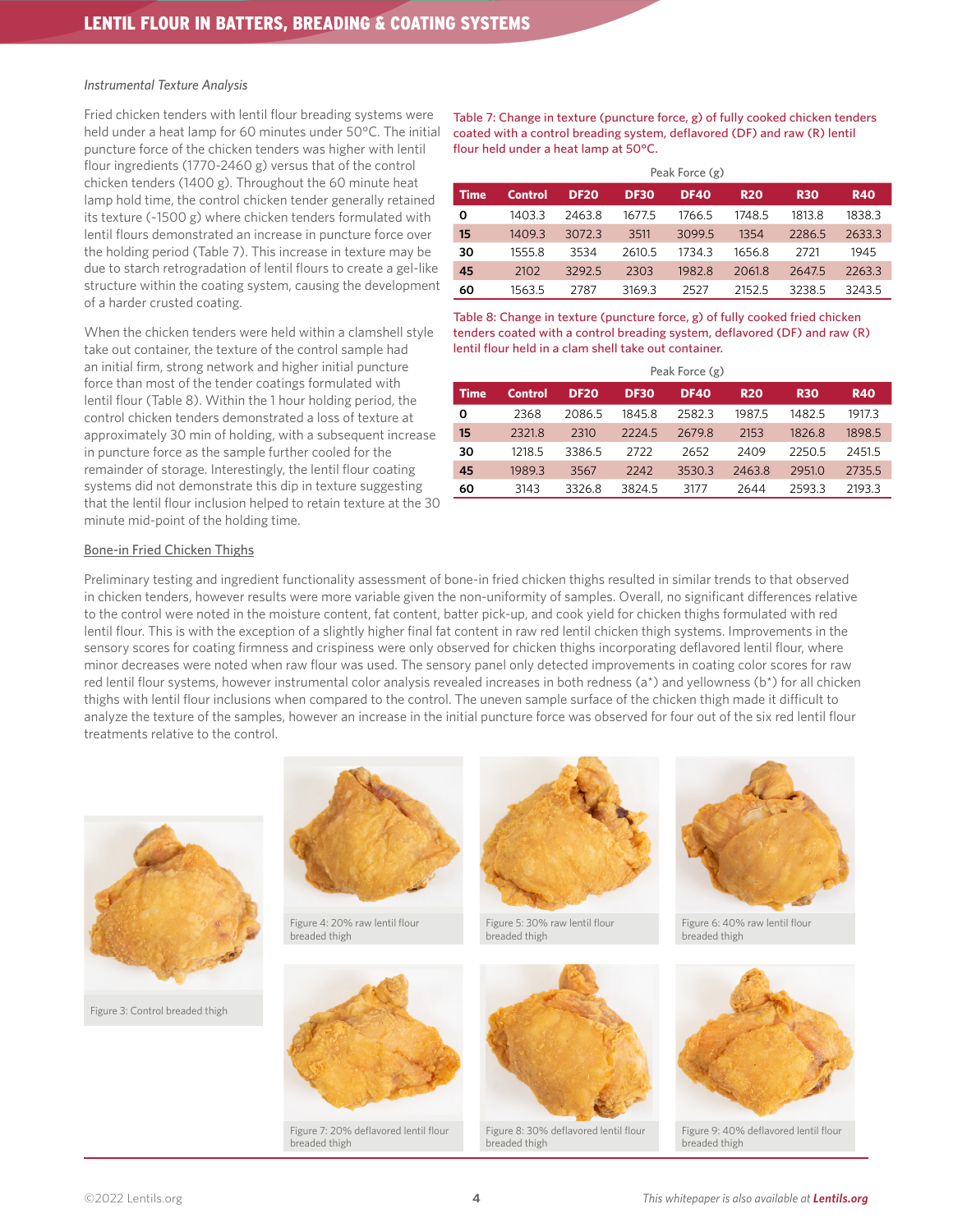### *Phase 3: Formulation optimization and quality assessment*

Based on the results from phase 2, deflavored lentil flours were selected for optimization in fried coating and batter applications. Sensory and instrumental results indicate that deflavored lentil flour improves desired texture characteristics of coated fried products including coating firmness, crunchiness, and crispiness. Deflavored lentil flours also rapidly produce a desirable even golden-brown coating on fried products, whether it was bone-in chicken thighs, chicken fillet tenders, potato French fries, or fried fish, which has the potential to reduce cook time.

### *Research Results*

**Overall, the study found that incorporating lentil flour into the batter and breading process improved texture, color, and hold time, and reduced cook time and allergens in fried chicken, with similar results seen in fried fish and potato products as well. The best results were found with a 100% lentil flour pre-dust, 20-30% lentil flour inclusion to a regular wheat flour breading with neutral**  spice mix, and without the need for milk inclusion in the wet wash step. This set up resulted in the following beneficial attributes:

**1. Texture –** the lentil flour improved the overall texture of the fried chicken compared to the control, with improved crispiness to the initial bite and crunchy texture during chewing – this means a more texturally desirable mouth feel and crispy factor on the chicken when biting into it.

**2. Color –** the lentil flour saw a significantly improved color compared to the control. The lentil flour resulted in consistent and even batter pick-up and color distribution, specifically resulting in a visually appealing golden brown, Southern fried coloring of the fried chicken product.

**3. Hold time –** the lentil flour, in initial experiments, resulted in a longer hold time than the control, with an additional 15 minutes allowance to optimal texture under both a heat lamp, and in a to-go container. Further exploration is required to quantify this outcome more precisely. With the importance of off-premise dining during, and even coming out of the pandemic, and the overall rise of delivery, this is an important factor in the quality of food during holding and/or travelling.

**4. Cook time –** lentil flour used in a batter or breading system saw a reduction in cook time versus the control. The system utilizing lentil flour was able to produce the desired color and texture in 25% less time in the fryer, while still reaching the optimal internal cooked temperature – this is important when it comes to overall time to produce the product, in the end producing 25% more in the same amount of time, an important factor when labor is an ongoing challenge in foodservice kitchens and manufacturing environments.

**5. Removal of allergens –** the study found that a desirable golden color and optimal texture was realized using the lentil flour in a system utilizing water only in the wet step, with results comparable to that of using milk and/or eggs. Many systems require milk and/or eggs in the wet step in order to achieve the desirable color and texture of typical fried products. The lentil system favored water on its own with no additions. Removing milk and/or eggs from the system can remove allergens from the batter system, and possibly reduce the cost of the system as well.

# **5. Opportunities**

The positive attributes of deflavored lentil flour in coated fried applications presents the following opportunities in commercial applications:

# *Reduced Cook Times*

Lentil flour used in a batter or breading system saw a reduction in cook time versus the control. In 25% less time, the lentil flour product produced the desired color and texture while still reaching the optimal internal cooking temperature. With less time in the fryer, more products can be made in a shorter amount of time improving overall production times which can benefit both operators and manufacturers.

"When labor is an ongoing challenge in commercial kitchens, reducing the cook time of a product, especially by 25%, is incredibly important," says James Bickmore-Hutt, Lentils.org Corporate Chef.

#### *Improved Hold Time*

The lentil flour, in initial experiments, resulted in a longer hold time than the control, with an additional approximately 15-minutes allowance to optimal texture under both a heat lamp, and in a to-go container. Further exploration is required to quantify this outcome more precisely. With the importance of off-premise dining during, and even coming out of the pandemic, and the overall rise of delivery, this is an important factor in the quality of food during holding and/or travelling.

#### *Allergen Removal*

Many breading systems require milk and or eggs during the wet step in order to achieve the right color and texture. However, during this study the lentil flour produced the optimal color and texture when using only water.